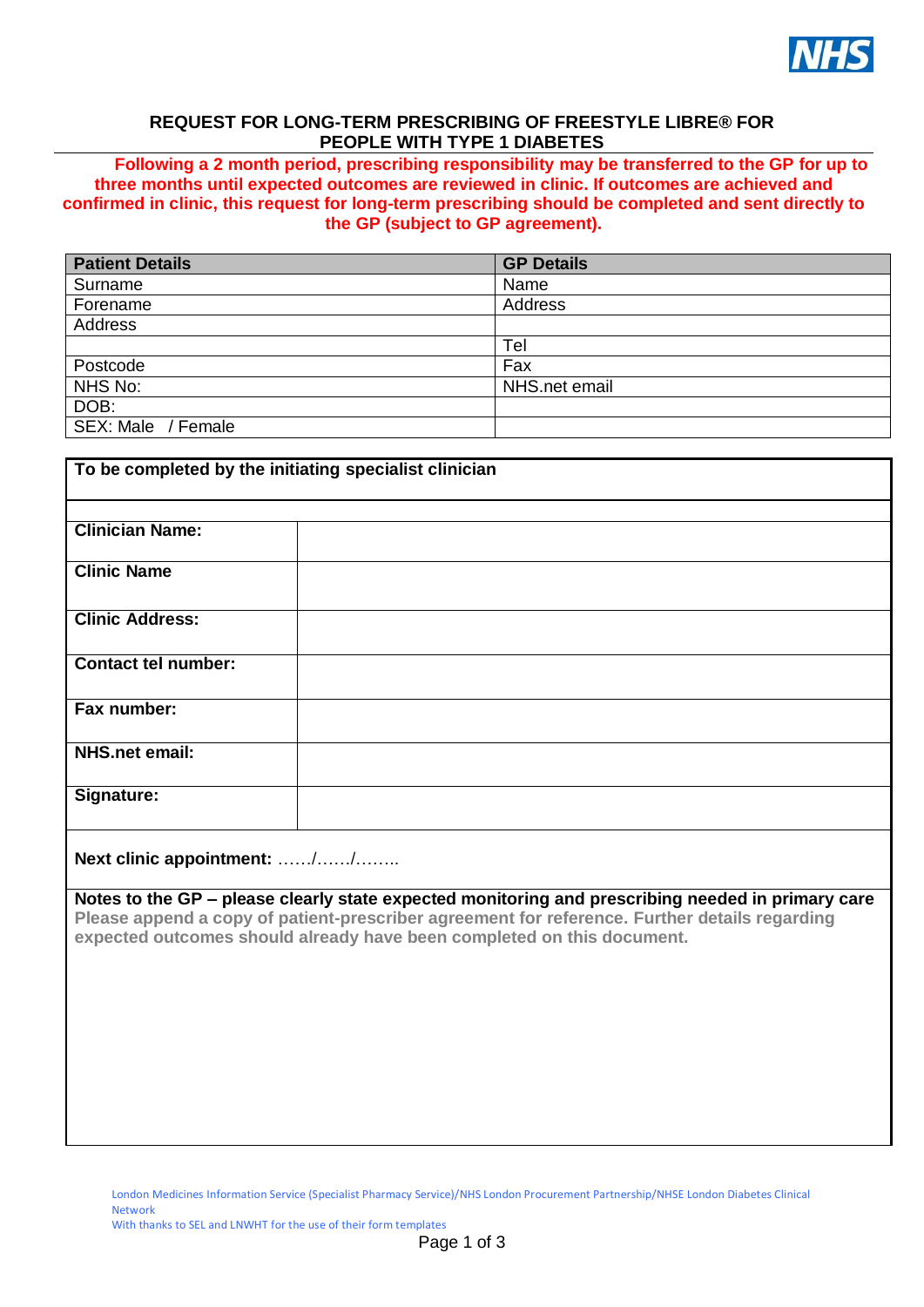

| Date Freestyle Libre® initiated:                                                               |                                                                             |               |                |           |                           |              |  |
|------------------------------------------------------------------------------------------------|-----------------------------------------------------------------------------|---------------|----------------|-----------|---------------------------|--------------|--|
|                                                                                                |                                                                             |               |                |           |                           |              |  |
| Tick the approved indication for Freestyle Libre®                                              |                                                                             |               | <b>Yes</b>     | <b>No</b> | <b>Baseline</b><br>values |              |  |
| 1. Patients with type 1 diabetes on MDI or insulin pump therapy who<br>test frequently         |                                                                             |               |                |           |                           |              |  |
|                                                                                                |                                                                             |               |                |           |                           |              |  |
|                                                                                                | 2.<br>Patients with type 1 diabetes with HbA1c > 8.5% (69.4 mmol/mol)       |               |                |           |                           |              |  |
|                                                                                                | or disabling hypoglycaemia who are eligible for insulin pump                |               |                |           |                           |              |  |
| therapy as per NICE TA151                                                                      |                                                                             |               |                |           |                           |              |  |
| 3. Patients with type 1 diabetes on MDI or insulin pump therapy                                |                                                                             |               |                |           |                           |              |  |
| where conventional monitoring is not possible with SMBG testing                                |                                                                             |               |                |           |                           |              |  |
| Please confirm if the following outcome criteria have been met (tick                           |                                                                             |               | <b>Yes</b>     | <b>No</b> | <b>Reduction/</b>         |              |  |
|                                                                                                | those that apply) and if transfer of prescribing to repeat prescriptions is |               |                |           |                           | no. of tests |  |
| now recommended:<br>Number of test strips reduced by at least 8 strips a day for adults /7 for |                                                                             |               |                |           |                           |              |  |
| children aged 0-19 years over 6 weeks                                                          |                                                                             |               |                |           |                           |              |  |
|                                                                                                | HbA1c reduced by 0.6% (6.6 mmol/mol)                                        |               |                |           |                           |              |  |
| Hypoglycaemia episodes reduce by 75%                                                           |                                                                             |               |                |           |                           |              |  |
| Achieved conventional monitoring as agreed between patient and                                 |                                                                             |               |                |           |                           |              |  |
| specialist                                                                                     |                                                                             |               |                |           |                           |              |  |
| Further information on any relevant observed changes in management of diabetes                 |                                                                             |               |                |           |                           |              |  |
| <b>Date</b>                                                                                    | <b>Criteria measured</b>                                                    | <b>Result</b> | <b>Comment</b> |           |                           |              |  |
|                                                                                                |                                                                             |               |                |           |                           |              |  |
|                                                                                                |                                                                             |               |                |           |                           |              |  |
|                                                                                                |                                                                             |               |                |           |                           |              |  |
| I confirm the following has occurred and the relevant paperwork has already been sent:         |                                                                             |               |                |           |                           |              |  |
| Patient-prescriber agreement (signed)                                                          |                                                                             |               |                |           |                           |              |  |
| Training session completed and competency sheet completed                                      |                                                                             |               |                |           |                           |              |  |
| Usage review completed (after one month)                                                       |                                                                             |               |                |           |                           |              |  |
| Outcome review has taken place in specialist care (this form<br>confirms this)                 |                                                                             |               |                |           |                           |              |  |
| IS TRANSFER TO REPEAT PRESCRIBING RECOMMENDED?                                                 |                                                                             | <b>Yes</b>    | <b>No</b>      |           |                           |              |  |
| (please circle)                                                                                |                                                                             |               |                |           |                           |              |  |

With thanks to SEL and LNWHT for the use of their form templates